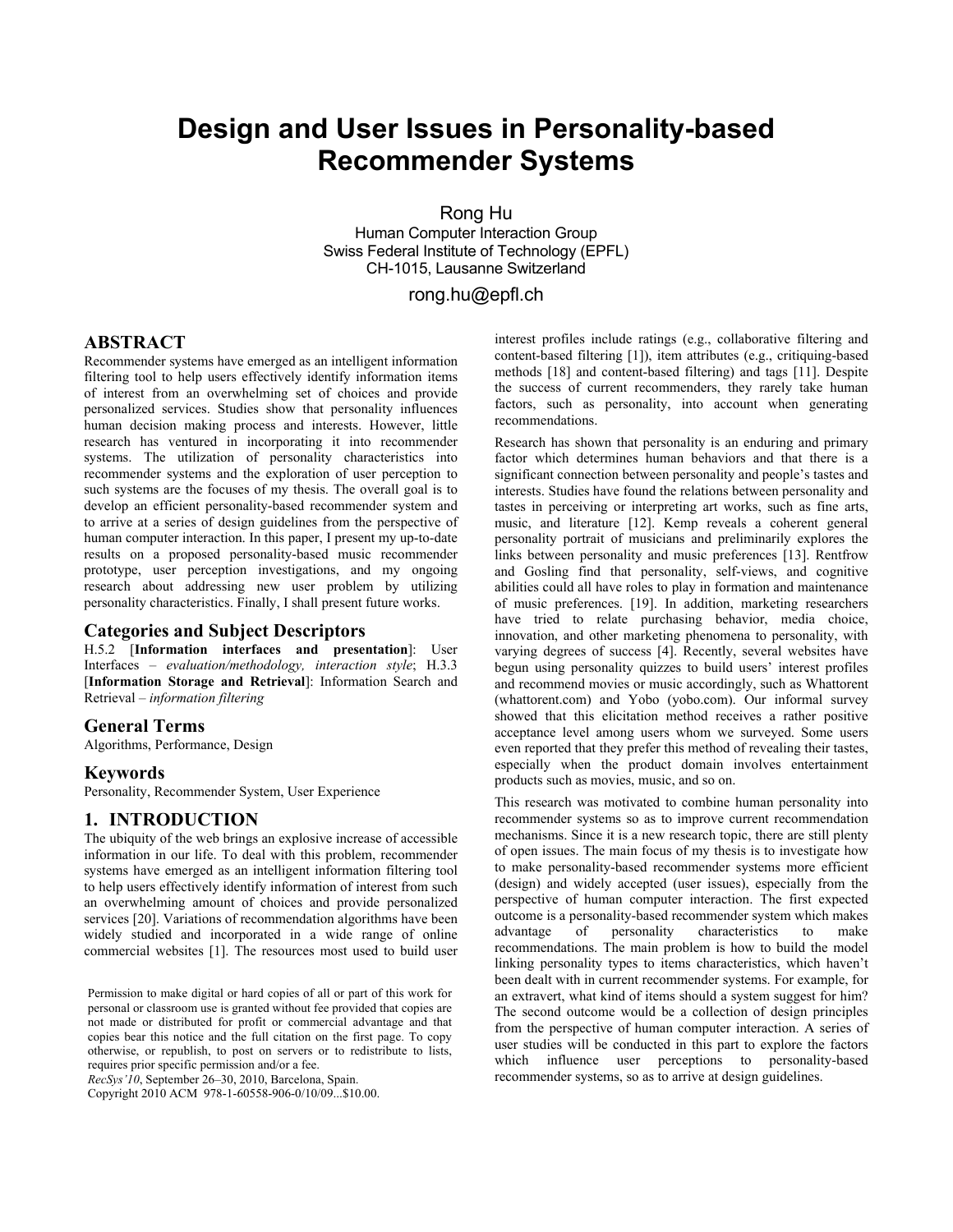#### **2. RELATED WORKS**

According to Burger [3], personality is defined as a "consistent behavior pattern and intrapersonal processes originating within the individual". It is relatively stable and predictable. Studies also show that personalities influence human decision making process and their interests [12, 13, 14, 19]. Drawing on the inherent interrelated patterns between users' personalities and their interests/behaviors, personality-based recommender systems are designed with the potential ability to better predict users' needs and improving the services of information/service provider systems. As this is still an emerging trend, not much research and user validation work has yet been done on this topic.

Lin and Mcleod [14] proposed a temperament-based filtering model incorporating human factors, especially human temperaments (Keirsey's theory), into the processing of an information recommendation service. Their model categorizes the information space into 32 temperament segments. Combining with the content-based filtering technique, their method aims at recommending the information units which best matched both users' temperaments and interests. Even though the system utilizes personalities to model user profiles, they don't really take psychological relations between human personalities and information items into account. In addition, user issues have not been explored in their study, for example, user perception, satisfaction and trust with respect to the proposed system.

Whattorent provides the service of movie recommendation in terms of users' personality and mood. The developers of this site said it was built based on the "LaBarrie Theory", which states that "movie viewers emotionally interact with a film in the same manner that they interact with other human beings". According to this theory, the developers designed a personality quiz which includes 20 scene-oriented questions which put users in situations that they have been in before or can easily imagine experiencing. The designers hope that by asking about seemingly unimportant life experiences they will get honest responses from users. Yobo is a Chinese music recommender website, providing several psychological questions to find out users' "music DNA" or users' musical preferences and make music recommendations. Even though these personality-based systems have been used in industry, any research reports regarding the methods used behind have not been open yet.

# **3. RESEARCH WORK UP-TO-DATE 3.1 Personality-based Music Recommender Prototype**

According to the work of Rentfrow [19], we proposed a framework for personality-based music recommender systems [8]. Generally, the recommendation problem can be formalized as follows  $[1]$ . Let U be the set of all users and let P be the set of items or categories to be recommended.  $PF$  is defined as a prediction function that measures the possibility of one item  $p$  is liked by user u, i.e.,  $PF: U \times P \rightarrow R$ , where R is a totally ordered set (e.g., nonnegative integers or real numbers within a certain range). Then for each user  $u \in U$ , we want to choose such item  $p_u^{\prime} \in P$  that maximizes the inferred preference value. More formally,

$$
\forall u \in U, \quad p_u = \text{argmax}_{p \in P} \, PF(u, p). \tag{1}
$$

In the following, we propose a general algorithm framework for inferring liked musical preference in terms of user personalities. The possibility of one musical dimension  $p$  is liked by user  $u$  is predicted by considering two factors: the personality of user  $u$  and the relations between the personality and four musical preference dimensions. More specifically, we present personality characteristics described in the Big-Five model [6] as a vector  $\mathbf{ps}_{\mathbf{u}} = (ps_{u}^o, ps_{u}^c, ps_{u}^e, ps_{u}^a, ps_{u}^n)^T$  for user u. Here,  $ps_{u}^o, ps_{u}^c, ps_{u}^e,$  $ps_u^a$  and  $ps_u^n$  represent the values in the dimension of openness to new experience, conscientiousness, extraversion, agreeableness and neuroticism respectively. Their values are normalized to the range  $[-1, 1]$ . The user preference model is described as  $mp_0 =$  $(mp_u^{rc}, mp_u^{ir}, mp_u^{uc}, mp_u^{er})^T$ , where,  $mp_u^{rc}, mp_u^{ir}, mp_u^{uc}$  and  $mp_u^{er}$ represent the extent to which the user  $u$  like reflective and complex, intense and rebellious, upbeat and conventional, and energetic and rhythmic music respectively. Therefore, user preference model  $mp<sub>n</sub>$ can be calculated as

$$
mp_u = W \cdot ps_u \tag{2}
$$

, and

$$
W = \begin{bmatrix} w_{11} & \cdots & w_{15} \\ \vdots & \ddots & \vdots \\ w_{41} & \cdots & w_{45} \end{bmatrix}.
$$

W is a 4-by-5 weighting matrix. The value of  $w_{ij}$  means the strength of the relation between personality trait  $j$  and musical preference dimension  $i$ , and  $w_{ij}$  is also normalized in the range of [-1,1]. The positive value represents a positive relationship between a personality trait and a musical preference dimension. That is, a user have a higher value in the personality trait  $j$ , will like the music preference dimension  $i$  with a higher possibility, vice versa. On the other hand, the negative  $w_{ij}$  indicates a negative relationship between personality trait  $j$  and musical preference dimension  $i$ . The magnitude of  $w_{ij}$  represents the strength of such relations. The larger is this value, the stronger dominates the personality trait  $j$  on the musical preference dimension *i*. In our current prototype system, we assign  $w_{ij}$  with the correlation value between music preference dimension  $i$  and personality trait  $j$  reported in [19].

Then, all values in the vector  $mp_u$  are ordered. The musical preference dimension  $mp_u^k$ ,  $k \in \{rc, ir, uc, er\}$ , with the maximal value is the one which user  $u$  might most like. The genres in that dimension can be chosen and recommended to the user. As an alternative to increase recommendation diversity, the musical preference dimensions whose corresponding values in  $mp_$  are more than a defined threshold  $r$  are picked out and the number of songs in these dimensions are in proportion to the predicted preference values. In our study, we adopted the second strategy.

#### **3.2 User Perception Evaluation**

#### *3.2.1 General Investigation*

In order to understand whether the personality quiz-based preference elicitation process can achieve high subjective opinions from the users, as well as whether it can be an alternate way to help users to build their preference models, we conducted a user study that compared one personality quiz-based system (Whattorent.com) with one baseline rating-based system (MovieLens) [9, 10].

Three criteria were used in this comparative study: perceived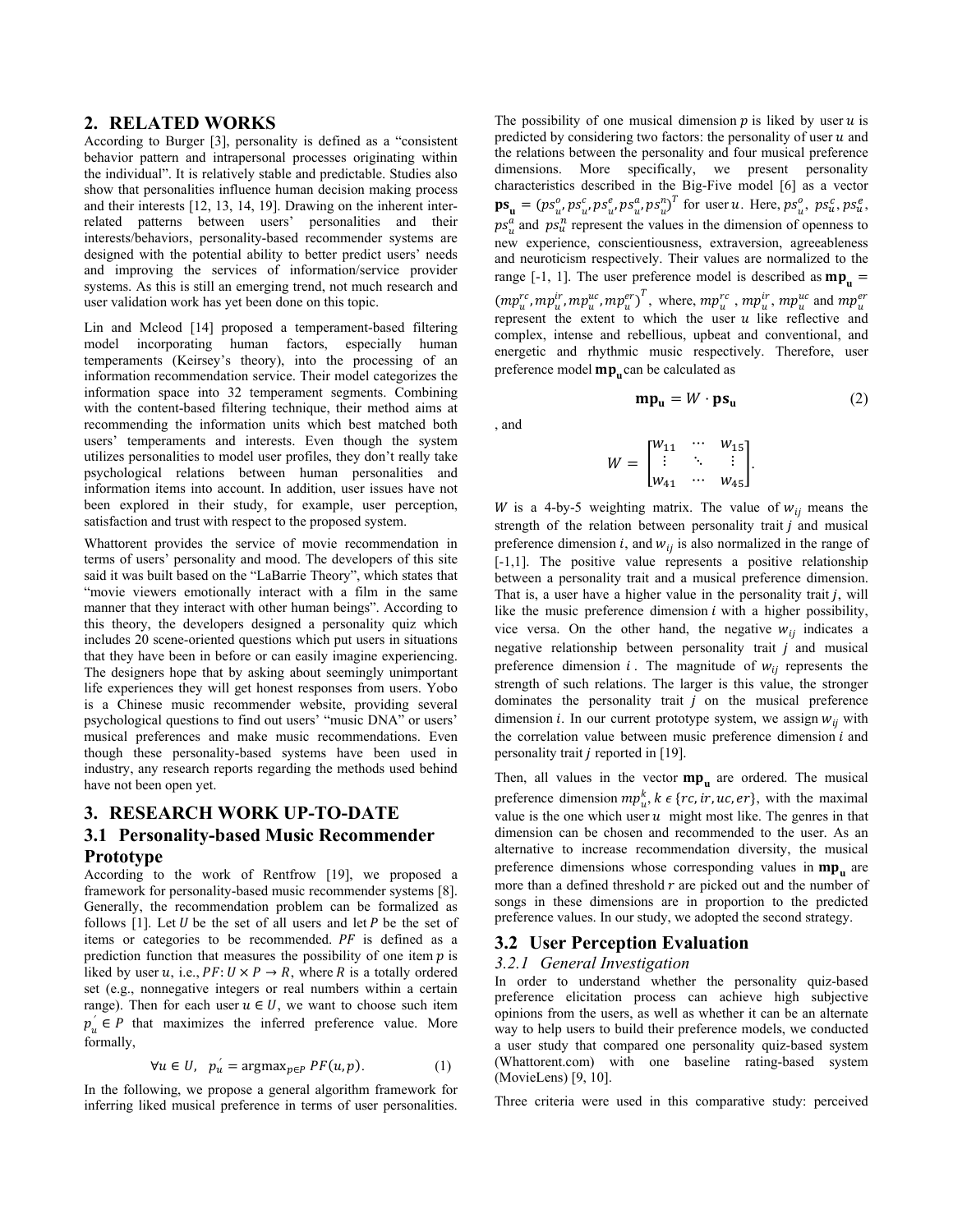

**Figure 1. Technology Acceptance Model (TAM)** 

accuracy, user effort and user loyalty. Results show that the perceived accuracy in two systems is not significantly different. However, users expended significantly less effort, both perceived cognitive effort and actual task time, to complete the preference profile establishing process in the personality quiz-based system than in the rating-based system. Additionally, users expressed stronger intention to reuse the personality quiz-based system and introduce it to their friends. After using these two systems, 53% of users preferred the personality quiz-based system vs. 13% of users preferred the rating-based system, since most users thought the former is easier to use.

Furthermore, we utilize a well-studied intention model, the technology acceptance model (TAM) [5], to explore potential user acceptance issues of personality-based recommender systems, especially those based on personality quizzes [9]. In TAM, two particular beliefs, perceived usefulness and perceived ease of use, were postulated to determine an individual's intention to use a system. Perceived usefulness was also seen as being directly influenced by perceived ease of use (see Figure 1). The results validate the fact that perceived usefulness and perceived ease of use are two significant factors affecting users' acceptance to the personality-based recommender systems.

#### *3.2.2 Influence of Prior Domain Knowledge*

We further investigated the influence of domain knowledge to user perception to personality-based recommender systems [8] in the experimental platform described in section 3.1. The results show that prior domain knowledge does influence users' perception of the system. Domain novice and medium users had significantly more positive perceptions than expert users, and further higher intention to use and return to the system. On the other hand, domain expert users scored moderately higher on perceived helpfulness when using the system to find songs for friends than for themselves. It is indicated that the way of using personality quizzes to build user profiles cannot satisfy the advanced needs of domain expert users. There is a need to design adaptive personality-based recommender systems. For example, for expert users, we could integrate other modeling methods to increase user control, e.g., leveraging rating-based methods to update user preference models. For novice users, systems with simple operating interfaces and low requirements on domain knowledge could be more helpful.

#### *3.2.3 User Perception to Different Usage*

We further investigated the feasibility of using personality quizzes to build user profiles not only for an active user but also his or her friends [8]. From the results of objective measure, we could see that in both cases, about  $\frac{3}{4}$  of the recommended songs are rated as acceptable and half of them are rated as to be liked. There is no significant difference between two compared scenarios. Regarding the subjective evaluation, participants, in general, expressed that users enjoyed using personality quizzes to get recommendations and satisfied with the overall functions in both

cases. The finding that the personality quiz-based recommender systems were strongly perceived to be easy to use was revalidated in the present study. It is surprising to see that, while active users perceive the recommended items to be more accurate for their friends, they enjoy more using the system to find songs for themselves.

### **3.3 New User Problem Alleviation**

The basic idea behind Collaborative filtering (CF) method is that it gathers the opinions of other users who share similar interests with a target user (referred to as the "*active user*") and assist this active user to identify items of interest based on these *neighbors*' opinions. Despite the overall success of CF systems, they suffer one serious limitation, namely the *new user* problem [1]. Before a recommender system can present a user with reliable recommendations, it should know about this user's preferences, most likely from a sufficient number of behavior records, e.g., ratings or log-archives [7]. Therefore, a new user, having few records in a system, cannot get accurate recommendations. To address the new user problem, most studies present hybrid recommender systems that combine both content information and ratings data [15, 21] to circumvent the problem, where contentbased similarity is used for new users or new items. In most currently used systems, only demographic information is used as users' attributes to calculate content-based similarity [16].

We are working on how to address the new problem by utilizing personality information in user-based CF systems. We treat users' personality characteristics as a vector as rating records. For each user u, his/her personality descriptor  $p_u = (p_u^1, p_u^2, ..., p_u^n)^T$  is a  $n$ -dimension vector. Consequently, the similarity between two user  $u$  and  $v$  can be computed as the Pearson correlation coefficient of their personality descriptors.

$$
simp(u,v) = \frac{\sum_{k}(p_u^k - \overline{p_u})(p_v^k - \overline{r_v})}{\sqrt{\sum_{k}(p_u^k - \overline{p_u})^2 \sum_{k}(p_v^k - \overline{p_v})^2}}\tag{3}
$$

where,  $\overline{p_u}$  is the average value of  $p_u$ . Our first trial compared the proposed personality-based user similarity measure with the traditional rating-based similarity measure and their hybrid in different cold start settings. The results positively support the advantage of the personality-based similarity measure in improving recommendation quality, at least in the case of sparse dataset, for new users (see Figure 2).



**Figure 2. Comparison results on MAE in different start-up settings. X-axis represents of percentage of training set sizes.**

#### **4. FUTURE PLANS**

As future plans, I am going to validate the personality-based recommender framework proposed in section 3.1 by comparing it with other current recommendation algorithms, such as collaborating filtering and content-based methods. Various